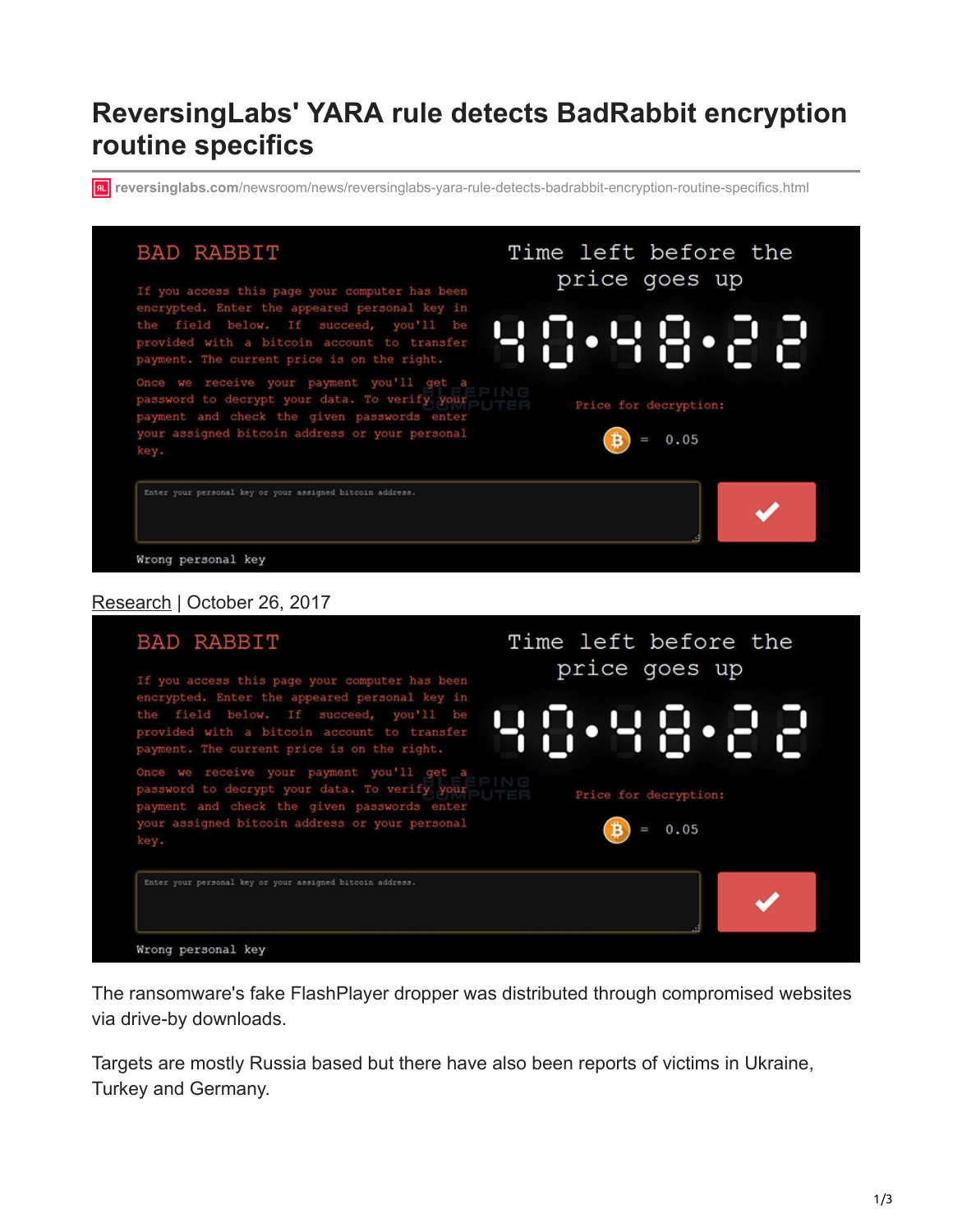Although several sources pointed to existing similarities between NotPetya and BadRabbit, besides the same compiler and similar methods being used, the source code of the two has noticable differences.

ReversingLabs' YARA rule **[\(download here\)](https://www.reversinglabs.com/sites/files/downloads/Win32.Ransomware.BadRabbit.yara)** detects BadRabbit encryption routine specifics.

### **#BadRabbit #Ransomware #DROPPER**

630325cac09ac3fab908f903e3b00d0dadd5fdaa0875ed8496fcbb97a558d0da Original name: FlashUtil.exe File size: 431.5 KB (441899 bytes)

8911fdb8c1ac8f6098057dfbbd77fc0c5e6a55a78d4a2f9701b965230ce32cf9 Original name: FlashUtil.exe File size: 409.6 KB (419401 bytes)

7160bd96104d2ff21d836e9585b8d869edcc0aa60ee84157b7670d9abb1cd785 Original name: FlashUtil.exe File size: 431.5 KB (441898 bytes)

5c3dc8a0c37c55af92336fde825e8280c6fd28c3f9fe69e61facb3b1da20c0df Original name: FlashUtil.exe File size: 431.5 KB (441899 bytes)

### **#BadRabbit #unpacked**

579fd8a0385482fb4c789561a30b09f25671e86422f40ef5cca2036b28f99648 C:\Windows\infpub.dat File size: 401.1 KB (410760 bytes)

### **#BadRabbit #PAYLOAD**

8ebc97e05c8e1073bda2efb6f4d00ad7e789260afa2c276f0c72740b838a0a93 Original name: dispci.exe File size: 139.5 KB (142848 bytes)

10e741ef66bdd9166434781d5a0ce465f50f270fdf538a351e91a5161458c888 Original name: dispci.exe File size: 139.5 KB (142855 bytes)

## **#BadRabbitComponent #Diskcryptor**

682adcb55fe4649f7b22505a54a9dbc454b4090fc2bb84af7db5b0908f3b7806 Original name: dcrypt.sys C:\Windows\cscc.dat x32 diskcryptor